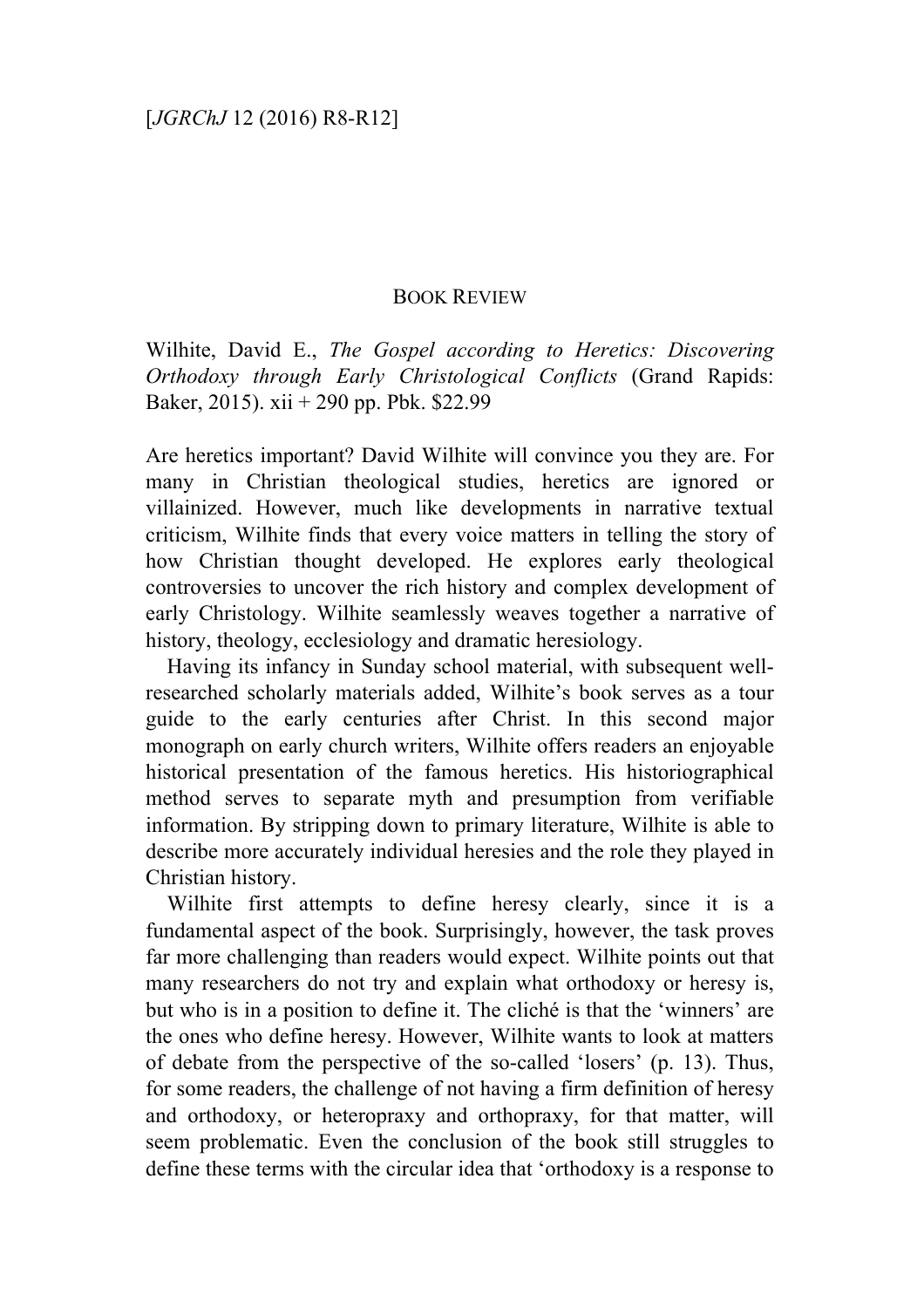heresy' and 'heresy is an attempt at orthodoxy' (p. 247). It is interesting to note that Wilhite chooses not to interact more substantially with Adolf von Harnack, Walter Bauer or Bart Ehrman on these points. The current popularity of seeing a will-to-power by the proto-orthodox would have helped in defining the goals and established more clearly Wilhite's intentions of countering such positions.

Despite what some might view as a vague beginning, this lack of predetermined definitions, in fact, allows Wilhite to engage in a more historically sensitive inquiry (pp. 17-18). Freedom from the later defined boundaries of orthodoxy and heterodoxy enables Wilhite to ask questions of the evidence not frequently explored. When readers see what Wilhite is doing, they will appreciate the advantages.

The body of the book explores key figures, events and the substance of ten early christological controversies. Following a chronological order, the chapters are 'Supersessionism', 'Adoptionism', 'Docetism', 'Modalism', 'Subordinationism', 'Subhumanism', 'Dyoprosopitism', 'Monophysitism', 'Antirepresentationalism' and 'Reductionism'. For most readers, many of these debates, or at least facets of them, will be new. They represent intricate controversies requiring a mountain of theological jargon to maneuver through nuanced philosophical and anthropological considerations. Much to the aid of student readers, Wilhite demonstrates himself to be a very able and pedagogically sound teacher. Not only does he approach matters in a simple step-by-step manner, he includes numerous inset boxes defining terminology and figures (e.g. pp. 30, 49, 63, 70, 132-33). He also includes valuable charts (pp. 44, 72), and shows an apt skill at explaining complex ideas (e.g. pp. 162-65 on the *communicatio idiomatum*).

One great advantage of the book, likely a product of being first used for a lay audience, is the appeal of Wilhite's narrative. Readers are drawn into the micro matters of a particular debate, while also having macro developments indicated along the way. Like a good teacher, Wilhite demonstrates how the settlement of one controversy creates a pendulum swing towards another new controversy. This narrative flow illustrates to students the interconnections of the christological debates. Struggling against one controversy often results in overstatement that leads to a different error, such as the relationship between Modalism and Arianism, for example (see pp. 94-97).

More advanced readers familiar with these topics will be pleased with the willingness of Wilhite to end with provocative claims (p. 70).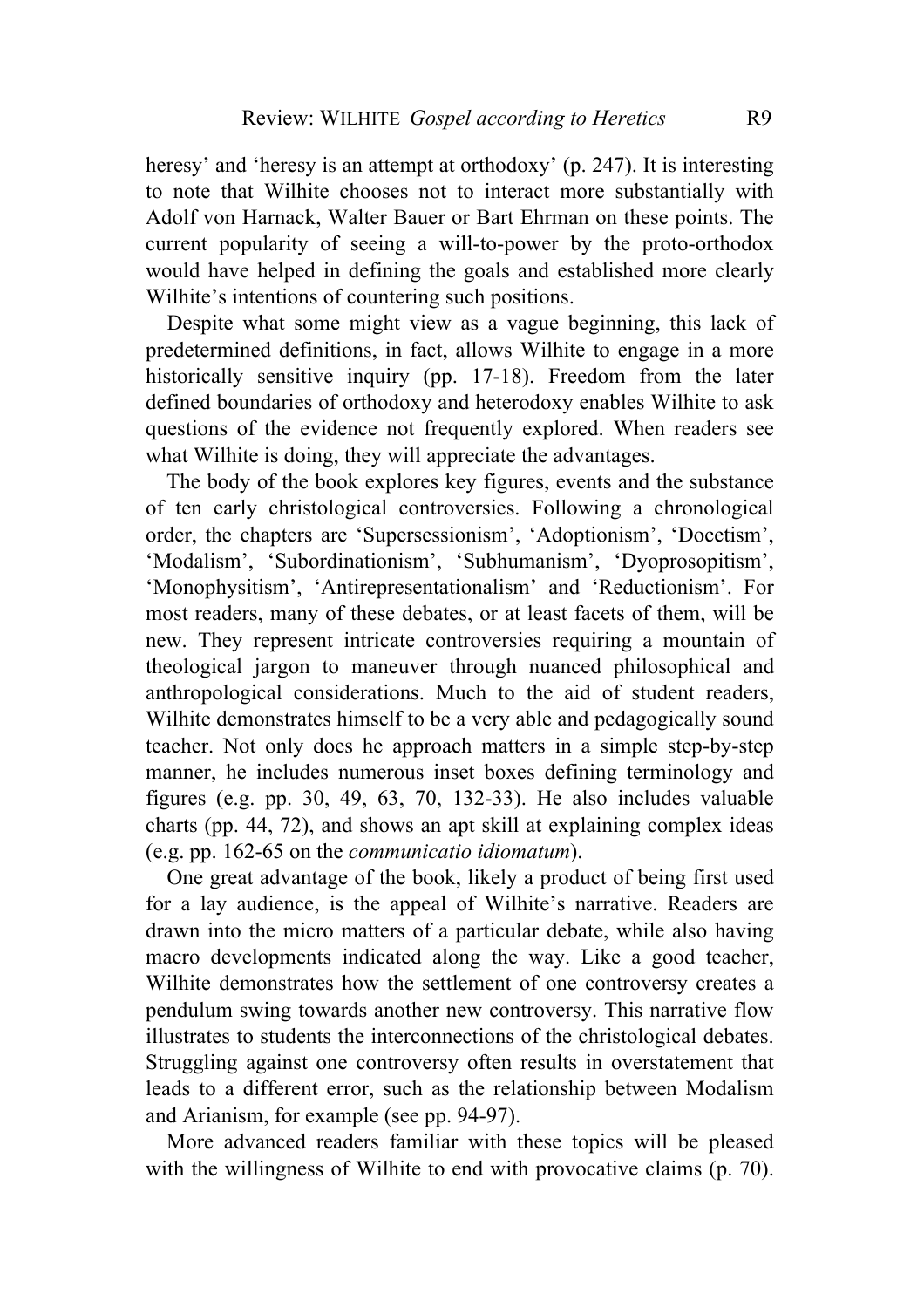In his historically-driven method, Wilhite gets at the heart of matters by dispensing with myth and commonly-accepted assumptions. So while Wilhite engages the Ebionite controversy, he is also willing to conclude that the Ebionites likely never existed as a distinct group. While all of his claims are well researched, the book is thankfully more than a compendium of other writers.

There are certainly numerous other strengths, but the book also contains some shortcomings. The most obvious of them is that the title of the book is inaccurate. Readers will soon become aware that the book is not directly about the 'gospel'. Yes, there are comments on and small sub-sections dealing with the 'gospel', but the overwhelming majority of the book is dedicated to christological debates. The titles of the ten chapters concern christological disputes and how the ecumenical councils and orthodox writers reacted to such controversies. A book titled with the word 'gospel' can sell well, but a more fitting title would be 'Christ according to heretics'.

Even though humor is used appropriately in the book (e.g. pp. 63, 75, 87, 106), there are points where it hinders the presentation. The introductory paragraphs to new chapters are written for shock-and-awe to intrigue readers. However, these opening sections lack an informative heading like the rest of the book with its headings and subheadings to guide readers. At times it is unclear whose views are represented. There is a single comment in the introduction that the opening paragraphs are 'usually the view expressed about the heretic by the orthodox opponents' (p. 17). But without a sub-heading or further indication, it is impossible to know what 'usually' means, whether they are views of the ancient orthodox writers or Wilhite's.

Another oddity is the use of analogies in the book. Beginning students of Christology and Trinitarian theology will quickly learn the fallibility of using simple analogies. Many are already tired of hearing the unfortunate comparison between the infinite triune God and water, steam and ice. Moreover, Wilhite offers other unhelpful analogies and illustrations, which he recounts would be regarded as heretical by the ecumenical councils. Though he introduces new analogies, Wilhite admits they are erroneous, and he then offers improvements. Readers do not want to waste their time reading one analogy only to be followed by a better one a few pages later. Give the best at the start. However, if the analogy is not effective, then do not use it at all. I appreciate the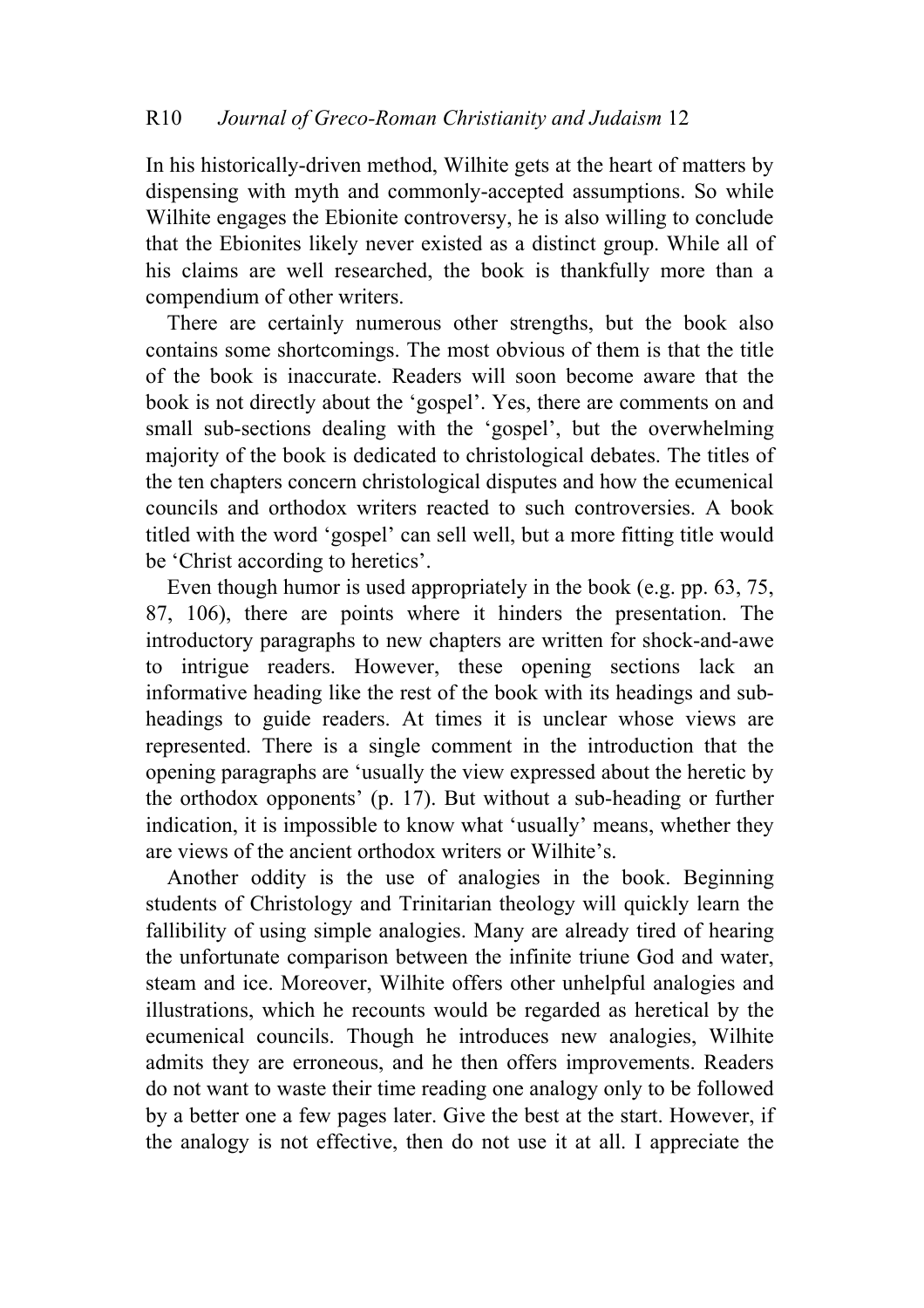pedagogical concerns, but the analogies simply cannot bear the weight of teaching the Trinity.

The most problematic chapter is the last one. Being sensitive in critiquing a work is commendable, and I hope I am too, but the discussion of Muslim Christology seems to have gone too far. The socio-politically motivated deference betrays reluctance to offer scholarly critique. It seems there is a fear of repercussions if he were direct in his critique of Muslim thought. He is not without cause, however, as the political climate treats any action deemed insensitive as bigotry or even worse. However, this cannot hinder scholarly work.

In other sections, Wilhite allows the ancient authors to belittle and mock Sabellianism, a.k.a. the Clark Kent Theory of Jesus, even though Oneness theology still widely holds an equivalent position today. Also, Cyril is quoted to demean Nestorius. New chapters begin with negative quotations from the orthodox against the heresy or heretic, although not so with the beginning of the last chapter.

By changing his approach and method of engagement, Wilhite has drawn heightened attention to the sensitivity of the issue. He states that his goal was to emphasize the original agreements between Christians and Muslims. However, the long socio-political presentation does not enhance the heresiological study. Like the rest of the book, attention should have remained squarely on early primary texts. There was no need to tiptoe around American and Middle-Eastern political tensions.

A couple more points are worth noting, with both trying and failing to draw Muslim and Christian thought closer together. First, Wilhite posits a word-concept fallacy. He might be correct in saying that ancient Arabic did not have a single word that is dynamically equivalent to the English 'divinity', but it does not mean that the Arabic language, or the Arabian culture in general, is unable to express the concept of divinity. Muslim rejection of the Trinity should not be reduced to lexical matters. Muslim orthodoxy is better respected when one acknowledges that Arabic is competent to handle theological and philosophical concepts, but it is their free prerogative to reject the divinity of Jesus.

Secondly, Wilhite also creates a fictitious dialogue between an early rural Christian and a Muslim soldier. The dialogue tries to show that an uneducated Christian could have easily agreed to forced conversion given religious similarities. The dialogue is unhelpful. The dialogue does not demonstrate that Muslim and Christian religions are close to